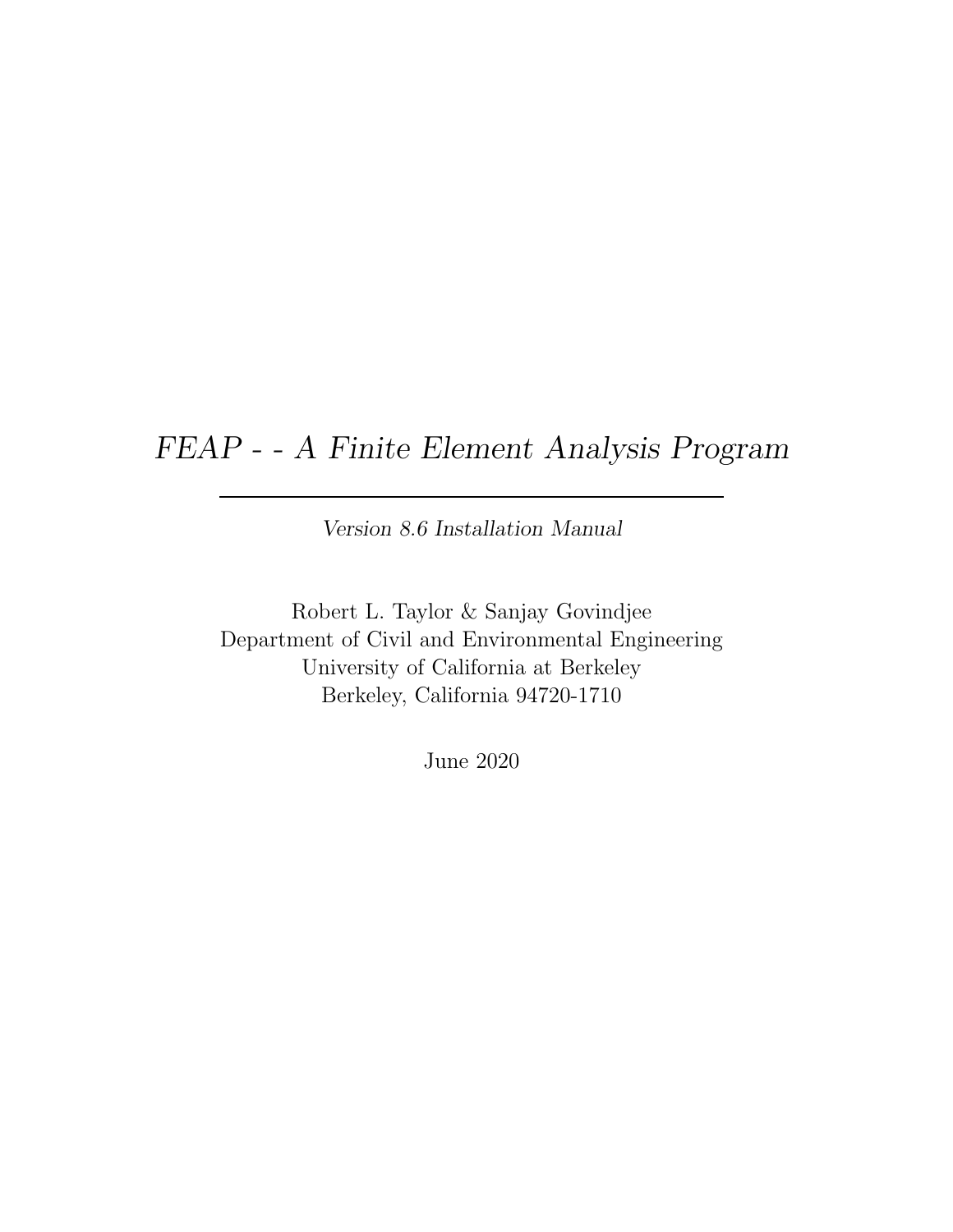# **Contents**

|                   |  | 1 Introduction |                                                                                  | 3              |
|-------------------|--|----------------|----------------------------------------------------------------------------------|----------------|
| $2$ Installations |  |                |                                                                                  |                |
|                   |  |                | 2.1 UNIX/Linux/Mac Computer Installations                                        | $\overline{4}$ |
|                   |  | 2.1.1          | Editing files makefile and makefile.in $\dots \dots \dots \dots$                 | $\overline{4}$ |
|                   |  | 2.1.2          | Installing the program $\ldots \ldots \ldots \ldots \ldots \ldots \ldots \ldots$ |                |
|                   |  | 2.1.3          |                                                                                  |                |
| 2.2               |  |                | Windows Installation: Intel Fortran with Visual Studio 8                         |                |
|                   |  | 2.2.1          |                                                                                  |                |
|                   |  | 222            |                                                                                  |                |
|                   |  | 2.2.3          | Alternate Windows graphics forms 11                                              |                |
|                   |  | 2.2.4          |                                                                                  |                |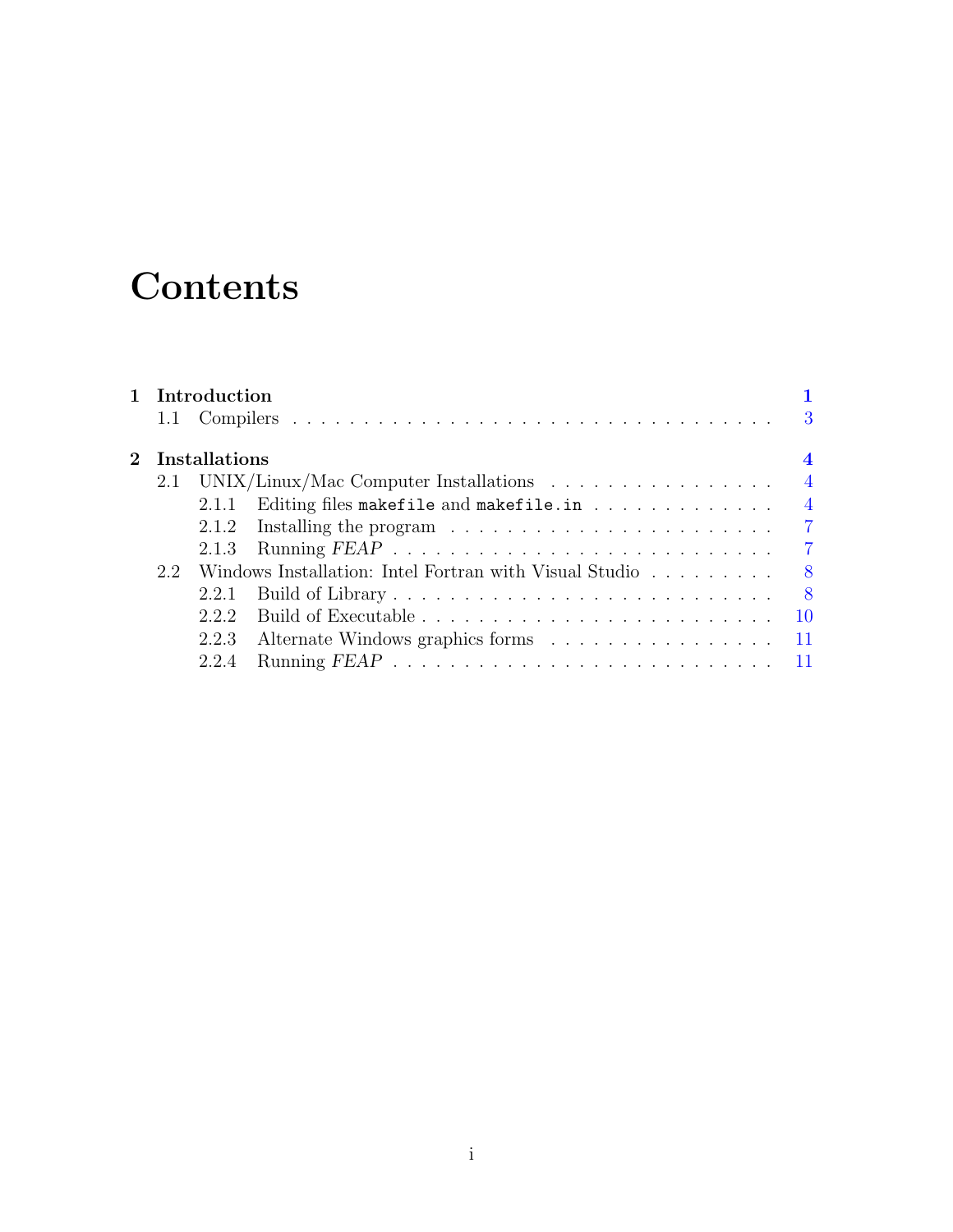# <span id="page-2-0"></span>Chapter 1

# Introduction

The source files for the FEAP system are delivered electronically from the web site. The program is furnished under license by the Department of Civil and Environmental Engineering at the University of California, Berkeley. It is for use by the licensee only and may not be redistributed to others in any form without prior authorization by the University of California, Berkeley.

It is recommended that a directory with the name 'feap', or similar be created and all information that is downloaded be copied into this directory. The source files will reside in a directory with the name 'ver86'. When the files are copied to the 'feap' directory the program structure will have the directory structure shown in Table [1.1.](#page-3-0)

Within the licensed unit it is permitted to make public versions of the following:

- 1. An executable version and/or an archive (library) file(s);
- 2. The files 'feap86.f' (main program); 'contact.f' (dummy file to eliminate contact module); 'pplotf.f' (dummy file to eliminate graphics).
- 3. include files; and
- 4. User files in the directory 'user' (e.g.,'elmt01.f', 'umacr1.f', 'umesh1.f', 'usetm1.f', etc.).

All other files are considered to be the property of the licensee and should not be made available to others.

The routine 'feap86.f' may be modified to set parameters as necessary. The current FEAP system uses dynamic memory allocation for all the main arrays during solution. As such the maximum size of problems that can be solved by the program is limited only by the available memory of the computer used.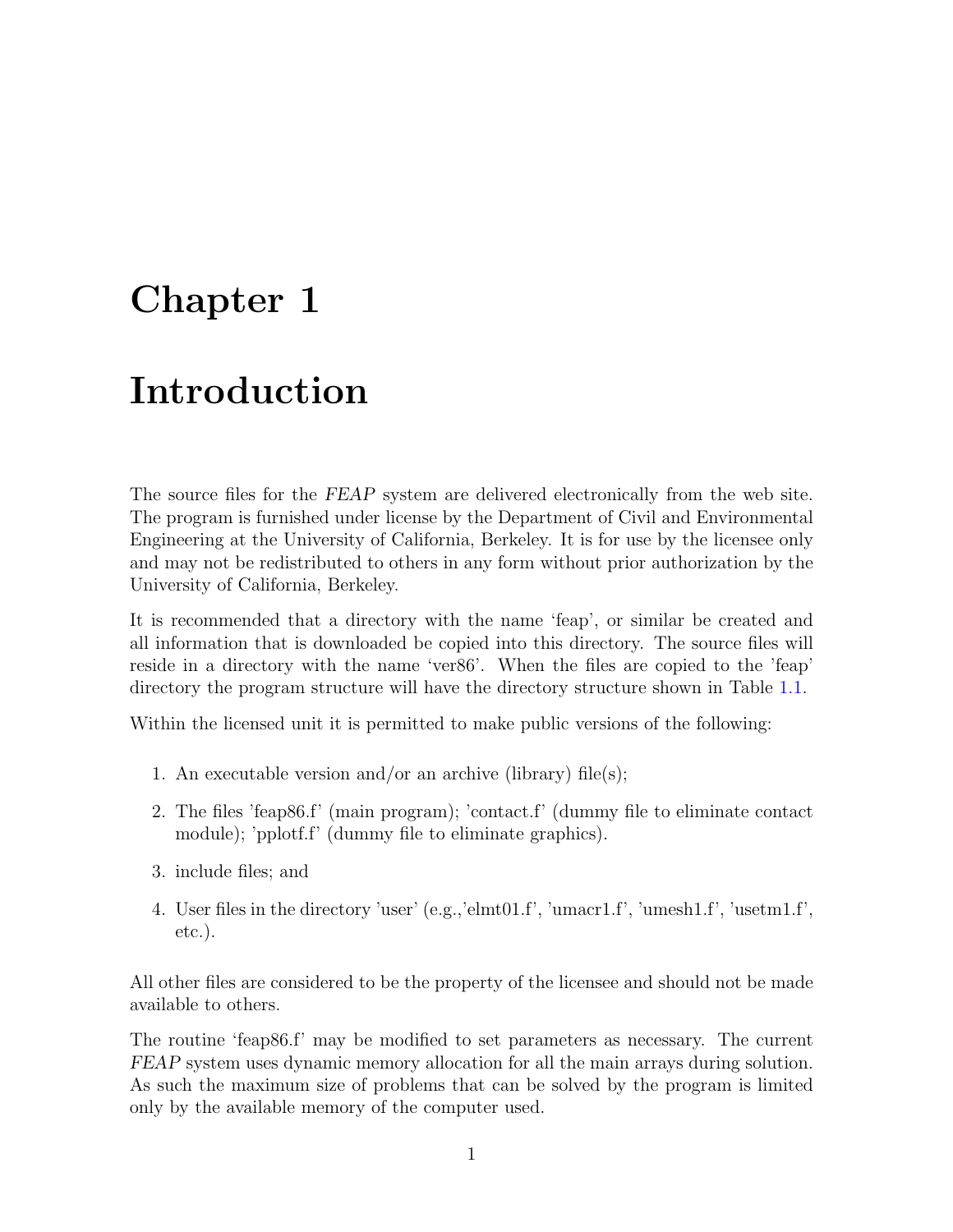------------------------------------------------------------ feap ver86 contact ------------+- main elements ---+ +- ntrnd main | +- nts2d maintain | +- nts3d plot | +- ptpnd program | +- tie2d unix | +- util user +------------------- elements windows ----+- memory +- acousticnd packages ---+- arpack -+- archive +- frame unix  $+-$  blas  $+-$  material user +- lapack | +- small  $\begin{tabular}{lllll} \hline \texttt{window1} & \texttt{+- meshmod} & & & & & \texttt{+- finite} \end{tabular}$ window2 +- shells include +- solid1d +- solid2d parfeap ---+- partition +- solid3d +- unix +- thermal +- windows +- torsion +- packages -+ +- couple3d +- arpack +- robin fe2 +- winkler iga --------------------+- contact +- elements------+- cable fluids  $+$  include  $+$  dummy +- interpolation +- frame vem--+- vem\_source +- piegl +- shell +- main +- plot +- shell\_1d +- program +- slope +- quadrature +- solids +- refinement +- user +- main -------------------------------------------------------------

<span id="page-3-0"></span>Table 1.1: Directory structure for FEAP system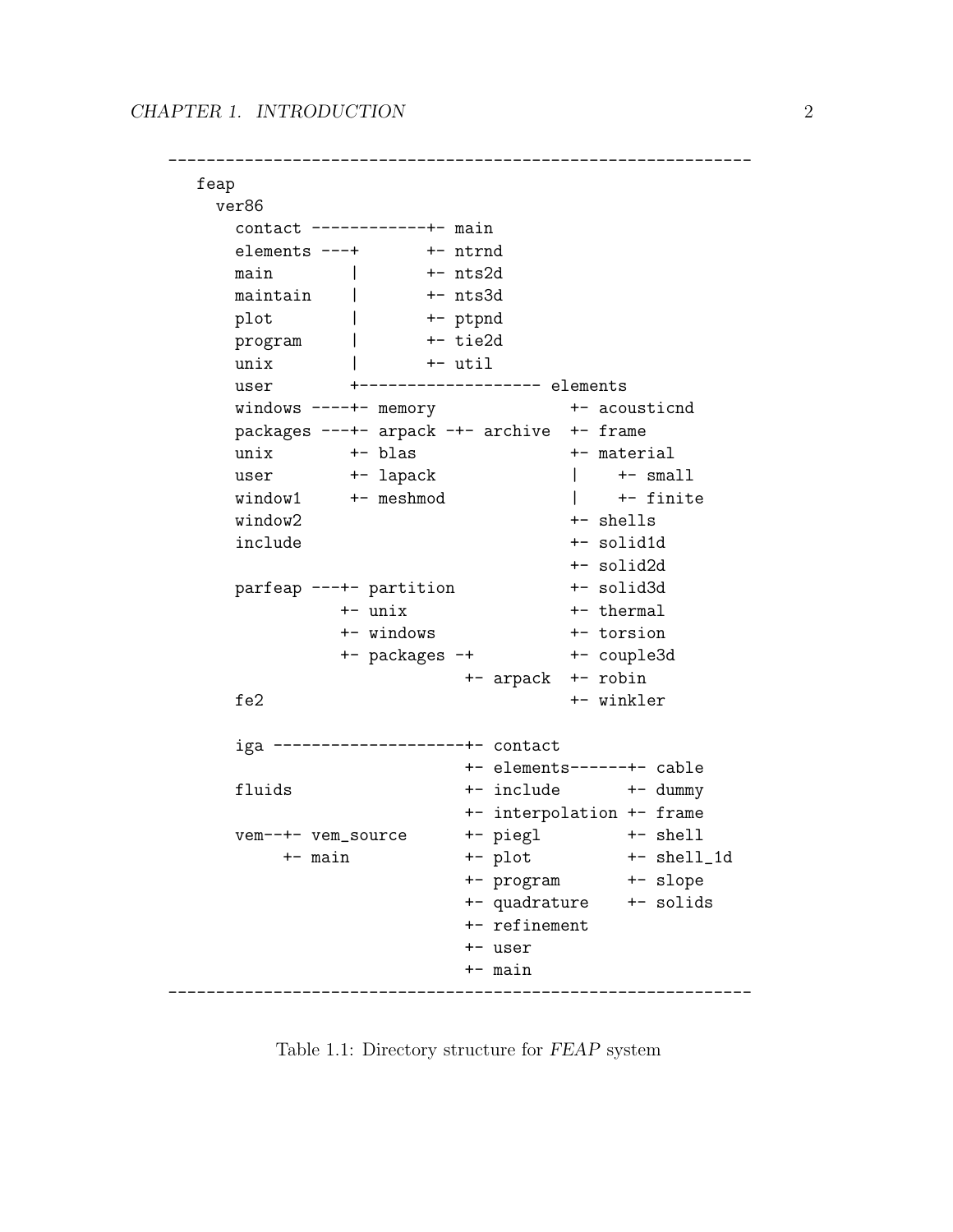Please report any installation problems by e-mail to: feap@berkeley.edu.

## <span id="page-4-0"></span>1.1 Compilers

The code has been checked with Intel compilers (Linux and Windows) and works with version 14.0.3 or newer. If using the GNU Compiler Compilation (gcc and gfortran), one must use gfortran version 5 or newer. Note these are often not loaded by default and must be separately installed, for example on Ubuntu use:

```
add-apt-repository ppa:ubuntu-toolchain-r/test; apt update;
apt install gcc-X gfortran-X g++-X
```
On the apt line above, use the highest available version for  $X > 5$ .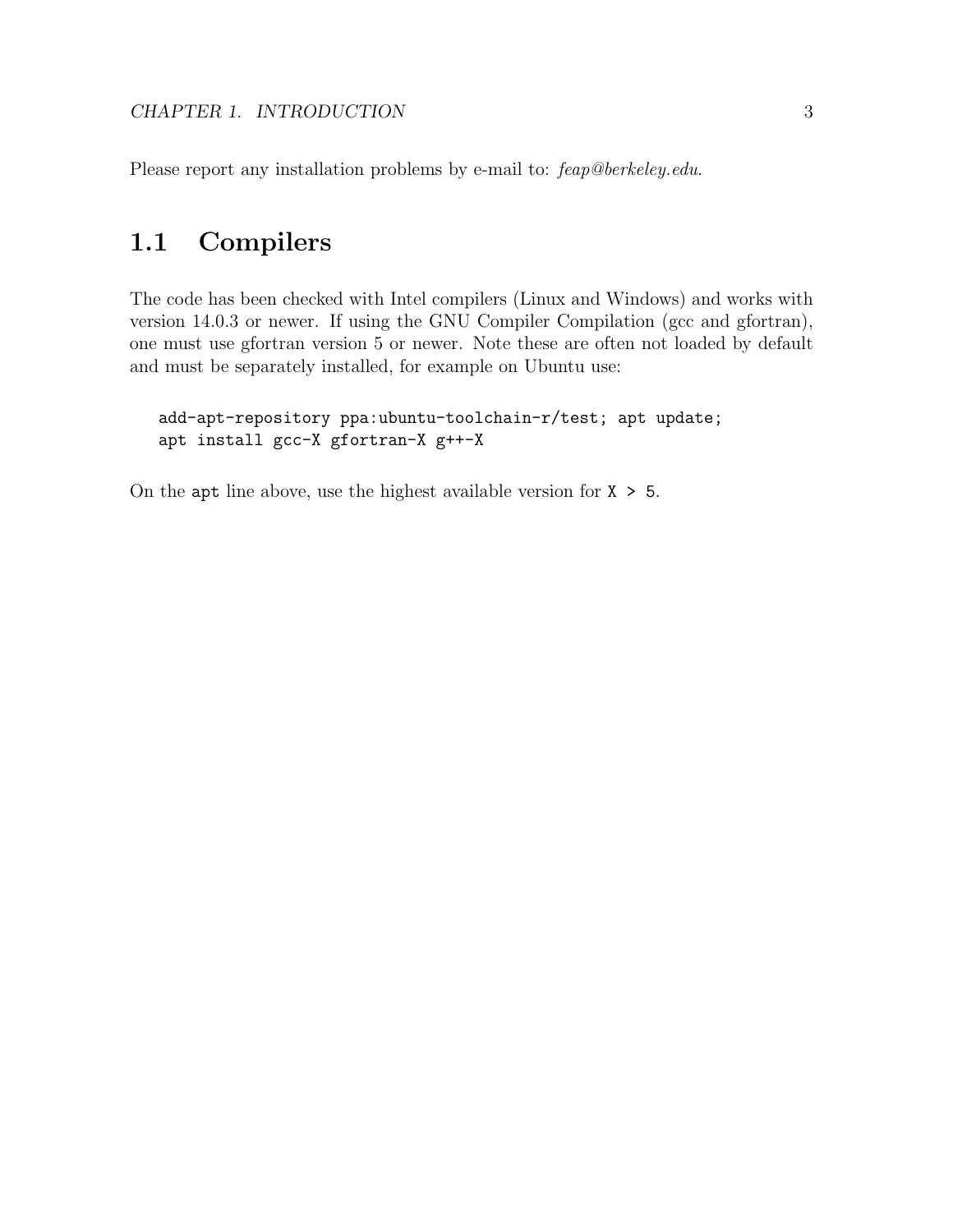# <span id="page-5-0"></span>Chapter 2

# Installations

## <span id="page-5-1"></span>2.1 UNIX/Linux/Mac Computer Installations

The build in a UNIX/Linux/Mac environment is controlled by the data contained in files makefile and makefile.in located in the directory "ver86". Example makefiles configured for the use of gfortran and ifort are provided in the files makefile.in gfortran and makefile.in intel.

## <span id="page-5-2"></span>2.1.1 Editing files makefile and makefile.in

Use a text editor to make changes to the files makefile and makefile.in located in the directory ver86. The location of specific parts of the FEAP program is controlled by the parameter  $\$(FEAPHOMES_6)$ . This parameter may be set using the system command:

setenv FEAPHOME8\_6 /home/..../feap/ver86

or for bash

export="FEAPHOME8\_6 /home/..../feap/ver86"

where the last parameter is the path name where the individual subdirectories in  $\text{ver86}$ are located. Alternatively, the command may be inserted within the .cshrc, .tcshrc or whatever user filename is located in the user root directory.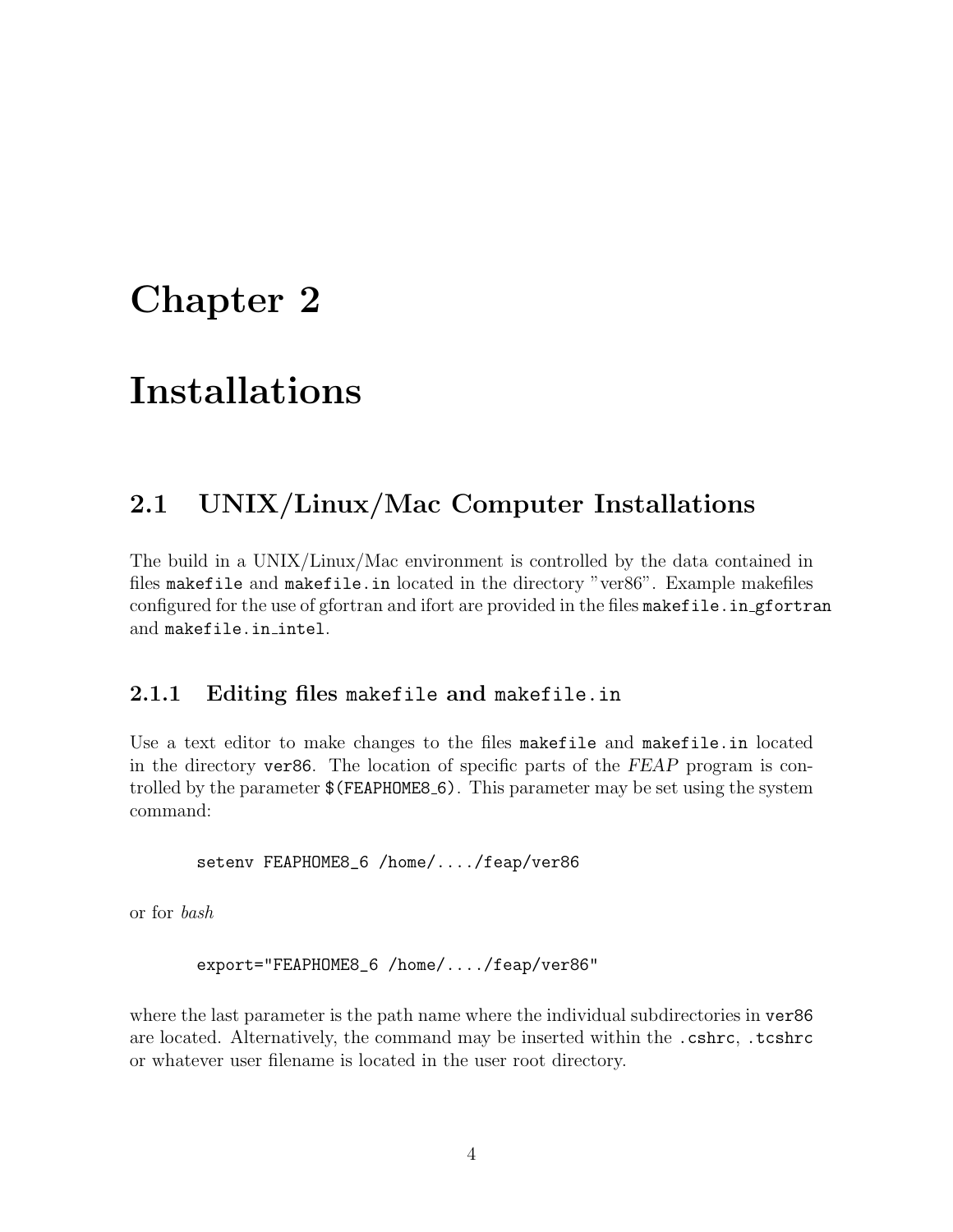#### Editing makefile.in

It is necessary to edit the file makefile.in as indicated below. Note that comments in this file are set by placing the character # in the first column.

Edit file makefile.in as follows:

- 1. Select the appropriate include files to use for the FINCLUDE parameter. Some systems also require a path for the C-includes. The path is assigned to the CINCLUDE parameter.
- 2. For builds where all integer declarations are to be promoted to integer\*8 using a compiler directive such as "-i8" set ipr  $= 1$  in the feap 86.f file. In addition replace the routines cmemck.c and cmem.c in the directory unix by those in the directory unix/largemem.
- 3. In section Which compilers to use set the name of your Fortran compiler after  $FF =$  (Different options are indicated with all but one commented with the  $#$ symbol). Also set the name of your C compiler after  $CC = (Again, different$ options are indicated).
- 4. Set optimization level to use. Currently this is set to O2 and the flag for all warnings also is active.
- 5. In Section Source Types:
	- (a) Generally no changes are needed for source types (it is blank, i.e., FSOURCE  $=$  and CSOURCE  $=$  ).
- 6. In the section Source Extender :
	- (a) Generally no changes are needed for the extender (i.e., they are just the Fortran FEXT =  $f$  and the C CEXT = $c$ ).
- 7. Generally, no options are needed for FOPTIONS = or COPTIONS =; however, if you experience difficulties some may need to be inserted.
- 8. In section What options to be used by the loader select the correct X-library (i.e., folder location). If a non-standard installation is made some changes may be required.
- 9. If the jpeg screen dump option is desired then add  $-I$  jpeg after  $-IX11$ . Also copy the file jpgd.c from the unix/jpeg directory into the unix directory.
- 10. In section What archiving to use standard options are given. Usually no change is necessary.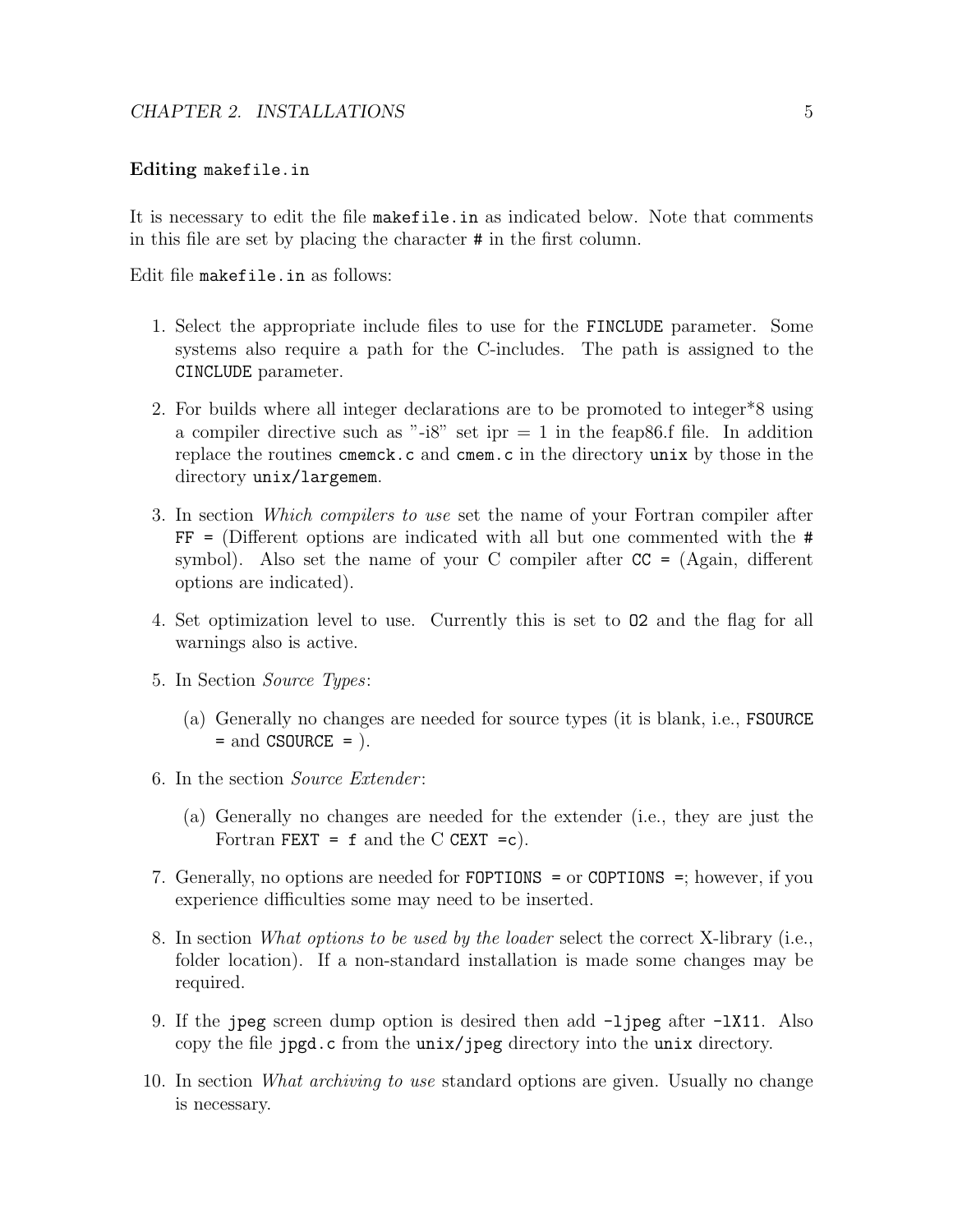#### Editing makefile

Generally, this file does not need any modifications unless new options are to be added.

#### Ubuntu and Similar Linux Systems

On Ubuntu and other similar Linux systems there is one runtime and one installation issue that arise frequently.

- 1. The Helvetica fonts are not pre-installed; the error will manifest itself at run time when you try to plot something. You can install the needed fonts using apt install xfonts-75dpi xfonts-100dpi. You may need to log out and log back in (or even restart your Xserver) for the changes to take effect. You can check that you have the fonts loaded by running xlsfonts | grep helvetica. If all is well, you should see a reasonably long listing of helvetica fonts. If this does not resolve the issue you can optionally try loading additional font packages for your distribution.
- 2. The other issue that arises has to do with the default behavior of the GNU Compiler Compilation loader and how it treats unresolved symbols in static archives (files ending in .a). The makefiles in \$FEAPHOME8 6/main, \$FEAPHOME8 6/igafeap/main, and \$FEAPHOME8 6/parfeap contain special instructions for resolving the loader issue. The basic change is that the variables holding the names of some of the static library files need to be replaced by syntax pointing to the directory where they are contained, along with syntax that forces a complete load of the particular static library. In particular one needs to replace: \$(ARPACKLIB) \ on the loader lines by:

```
-L$(FEAPHOME8_6)/packages/arpack \
-Wl,-whole-archive -larpack -Wl,-no-whole-archive \
```
\$(ARCHIVELIB) \ on the loader lines by:

-L\$(FEAPHOME8\_6)/packages/arpack/archive \ -Wl,-whole-archive -larchive -Wl,-no-whole-archive \

\$(PARPACKLIB) \ on the loader lines by

-L\$(FEAPHOME8\_6)/parfeap/packages/arpack \ -Wl,-whole-archive -lparpack -Wl,-no-whole-archive \

and  $\$(ARIFEAP) \ \\ on\ the\ loader\ lines\ by:$ 

```
-L$(FEAPHOME8_6)/igafeap \
-Wl,-whole-archive -lifeap8_6 -Wl,-no-whole-archive \
```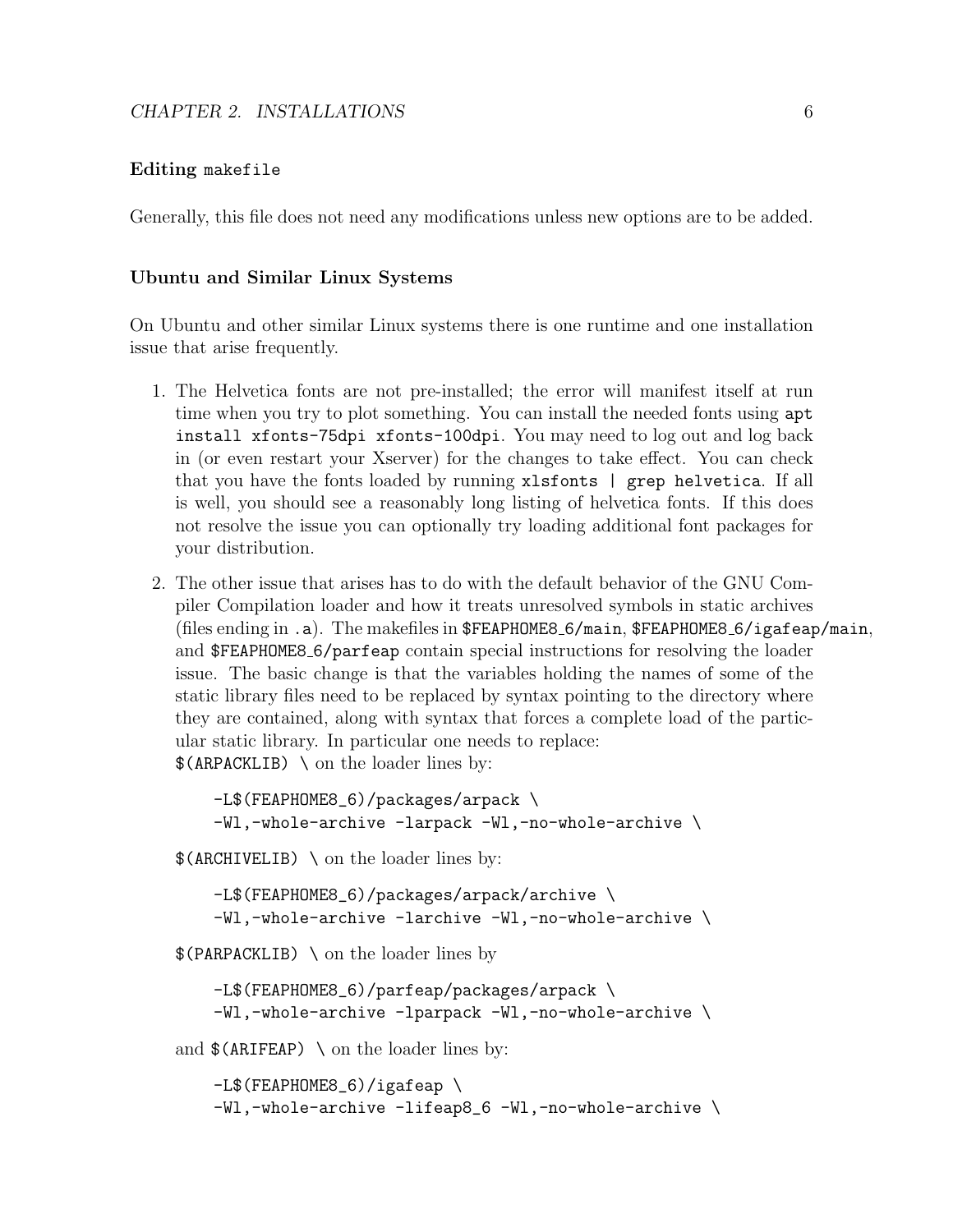### <span id="page-8-0"></span>2.1.2 Installing the program

If necessary, change directories until you are in ver86. The installation of the program is made using the command:

#### make install

Each subdirectory should be processed and the compiled object files placed in the archive named in the makefile.in. A successful compilation should deposit the executable (named feap) in the subdirectory main.

If errors occur it is necessary to correct them and then recompile the program using the command make install.

### <span id="page-8-1"></span>2.1.3 Running FEAP

After a successful installation step the FEAP program is ready for use. To permit running the program from any directory it is convenient to define a path to the location of the executable. This may be done by placing the one of the following lines in an appropriate file in the root directory;

#### alias feap '/fullpath/ver86/main/feap'

or

```
alias feap="/fullpath/ver86/main/feap"
```
where fullpath is the complete path to the ver86 directory.

The program may now be executed from any directory by first preparing an input file (see the User Manual for preparing this file) and issuing the instruction

feap

from the command line in any window. If graphics is to be enabled it may be necessary to create an X-window using the command:

startx &

Full testing requires the preparation of an *input file* as described in the FEAP User Manual. Some input files for test problems are available from the location where the source program was downloaded.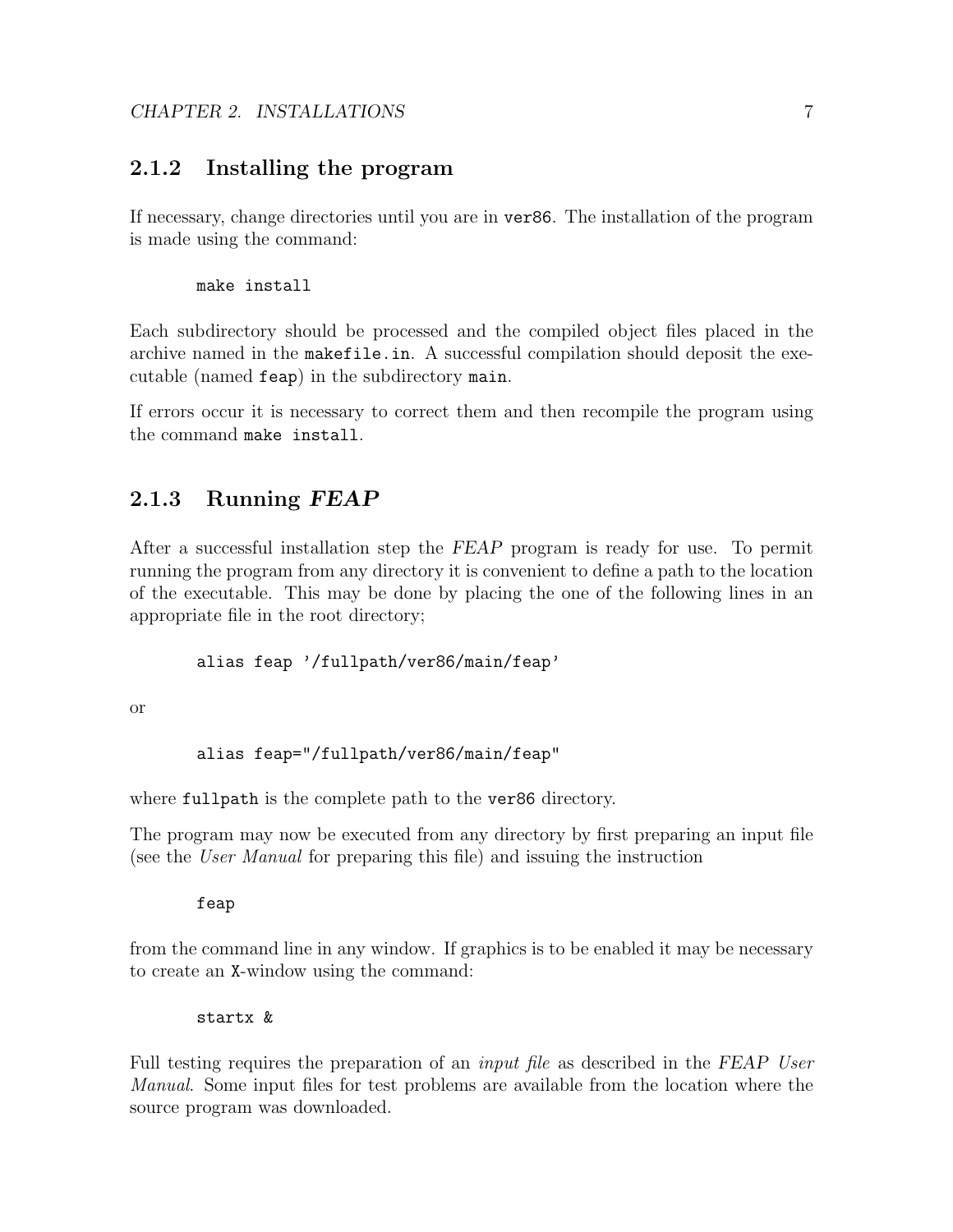# <span id="page-9-0"></span>2.2 Windows Installation: Intel Fortran with Visual Studio

An executable version of FEAP, including all graphics options, may be built using the Intel Fortran compiler with Visual Studio.

Generally, it is desirable to place all parts of the program except the main program (feap86.f in the main directory) into a single library and then finally build a main (executable) program. For example, a build with the library named  $\hat{lib86}$  places all basic parts of the program together. A main program called feap may then be constructed which includes this library. However, alternate combinations separating the library into parts may be selected.

### <span id="page-9-1"></span>2.2.1 Build of Library

The following steps may be used to build the necessary library for the FEAP program:

- 1. Open the Developer Studio for a new project.
- 2. Under File select New. (N.B. Options to be selected are shown in italics).
	- (a) Under *Projects* tab select *Fortran static library*. Do not select a dynamic link library (DLL).
	- (b) In location window set path to a location for build files. The path must exist, if not use standard Windows steps to create the folder before doing this step.
	- (c) In Project name assign a library name (e.g., lib86). (N.B. Items to be selected and named by the user are indicated by underlines).
	- (d) Press OK button to start (N.B. small upper window should now have the notation Workspace program).
- 3. Under Build:
	- (a) Select Set Active Configuration and choose between Release and Debug (generally I use Release for most builds, however, if you use Debug it will be necessary to set the compile option to ignore array bounds).
- 4. Under *Project* select *Project Settings*:
	- (a) Choose Fortran tab and set Category window to Preprocessor.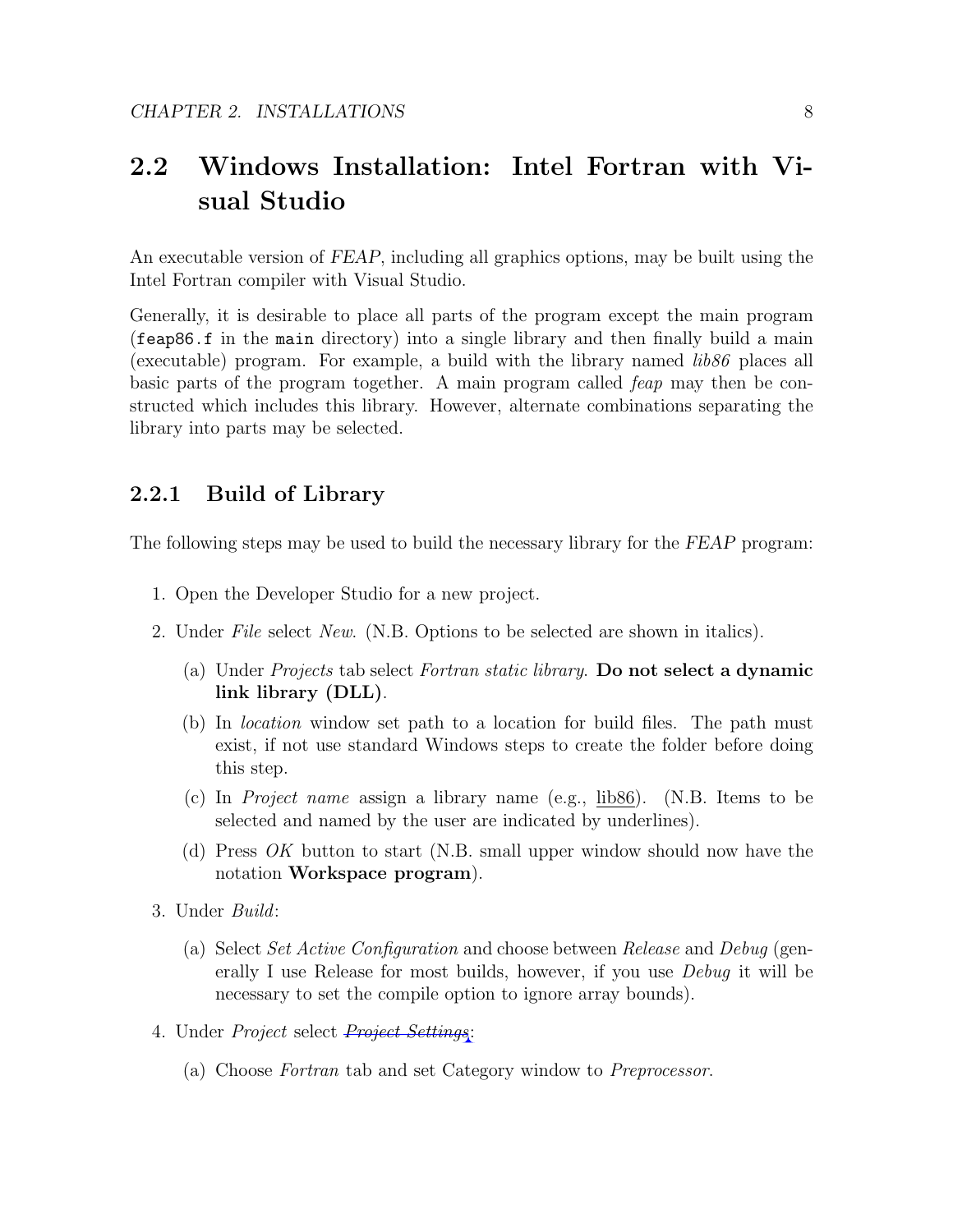- (b) In *INCLUDE and USE paths* window insert the path to where the include files are located. (The path will generally be set when you install the program - e.g.,  $c:\f{eap\ver86\in\text{Ghea}}$  and  $c:\f{eap\ver86\in\text{Ghea}}$ integer4 – or integer8 for 64-bit machines). (N.B. Setting both the include and the include\integer4 (or include\integer8) paths is essential to get any compile to work properly!)
- (c) Press OK button to finish settings.

WARNING! STEPS 3 and 4 must be set in the sequence shown above. In particular if a change between Release and Debug is made it is necessary to set the INCLUDE paths again.

5. Under *Project* select *Add to Project* which causes a pop-up window to appear. Select Files which will pop-up another window called *Insert files into project*. Use the Look in window to select the folder where source programs are located and find the feap folder. The select ver86 (double click on folder button will change path), followed by contact and then main. If Files type window is set to Fortran  $files(*.for, *.fg0,...)$  all the files to be selected will appear in the large window. To select all files place mouse cursor over last file in folder and while holding the "Shift" key press the left mouse button. All files should now be highlighted. Press *OK* button to have highlighted files placed in project.

N.B. Instead of using the Look in window to find directories, it is possible to use the U<sub>p</sub> one level button to traverse the folder structure to locate where source files are located.

- 6. Repeat step 5 for all the source folder names in *contact* (i.e., *ptpnd*, etc.). Repeat for all subdirectories in element. Finally, load the files in the plot, program, user and windows directories. Finally, include the files from either the directory win-*dow[1](#page-10-0)* or the directory window2 – but not both.<sup>1</sup> After all files (except feap86.f are loaded into the library proceed to compile the program.
- 7. Under Build tab select Build lib86.lib (or name you selected for this project or Rebuild all.

Compiler should process each file in the project and finish with a statement: "lib86.lib - 0 error(s), 0 warning(s)".

If errors are present changes are necessary. First thing to ensure is that the path to the INCLUDE files is properly set (see step 4. above).

At this stage the library "lib86.lib" for the FEAP program has been built. It is now necessary to build the final executable program.

<span id="page-10-0"></span><sup>&</sup>lt;sup>1</sup>The files from *window1* create a compined text/graphics window while those from *window2* create separate graphics and text windows.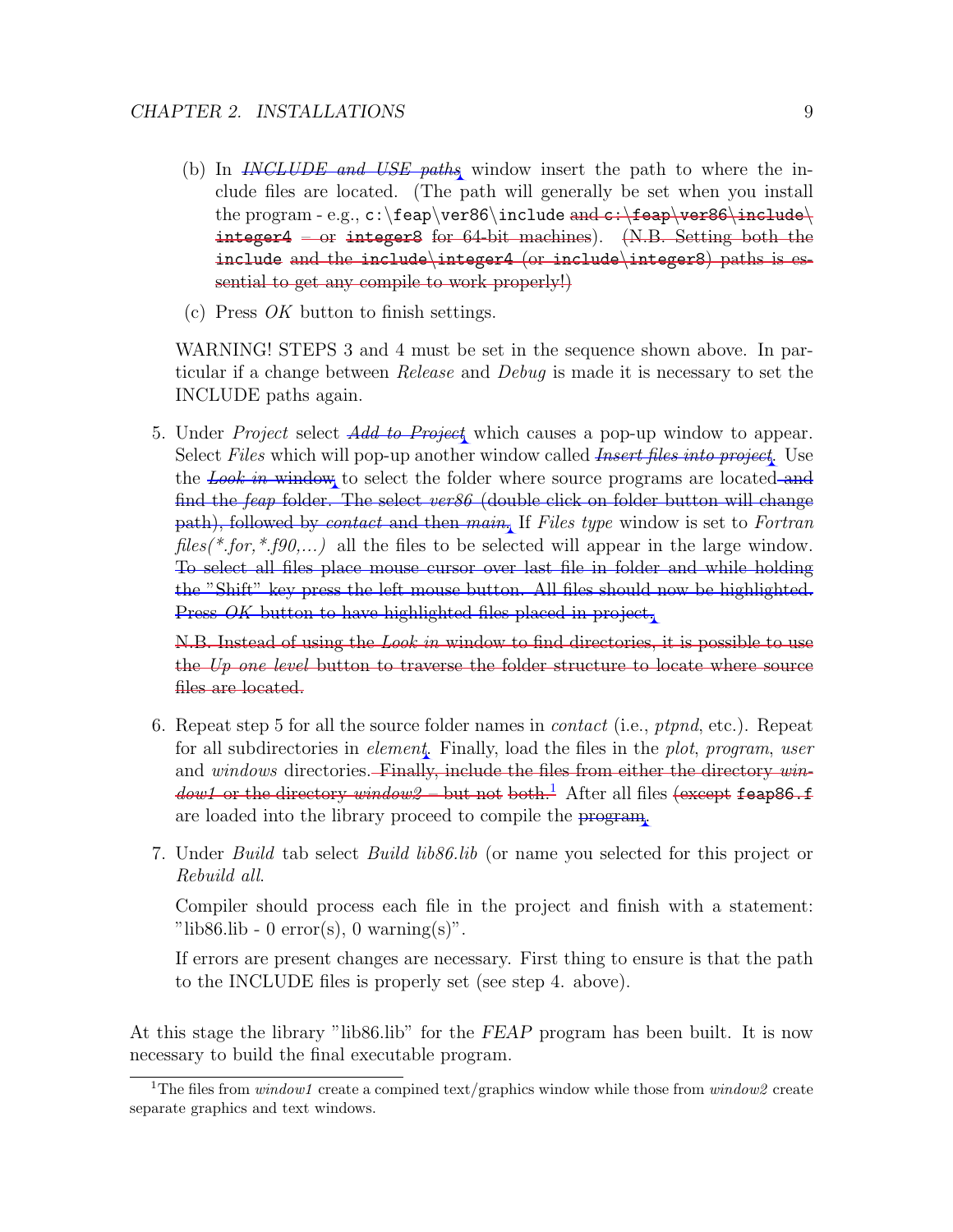### <span id="page-11-0"></span>2.2.2 Build of Executable

The following steps may be used to build an executable for the FEAP program:

- 1. Under File select New.
	- (a) Under Projects tab select Fortran Standard Graphics or QuickWin Application.
	- (b) In location window path to location for build files should still be set for the library build. This is ok, but can be changed if you wish (recommend no change for this). The path must exist, if not use standard Windows steps to create the folder before doing this step.
	- (c) In Project name assign a program name (e.g., feap).
	- (d) Press OK button to start (N.B. small upper window should now have the notation Workspace 'feap').
	- (e) New pop-up window gives choice between a QuickWin and a Standard Graphics mode. Select *QuickWin* and then press *Finish*.
- 2. Repeat steps 3 and 4 above which are now applicable to this project. (e.g., must set Release or Debug mode and path for INCLUDE files).
- 3. Under *Projects* tab select *Settings*, followed by the *Link* tab. In *Category* window select Input.
- 4. Use Project tab and select *Add to Project*. Then select Files and select the folder Main (see step 5 above). Add the main program file 'feap86.f' to the project. (If you do not want to include the graphics option also add the file 'contact,  $f'$ ).
- 5. Use *Project* tab and select *Add to Project*. Select *Files* tab and go to folder where library "lib86.lib" is located. This is the path you set in the first build followed by the name of the library (e.g., "lib86") and either release or debug depending on which you built. Nothing will appear in the main window until a selection is made in the Files of type window is set to: Library Files  $(lib)$ . It may be necessary to scroll to find this or just enter "l" in the window and scrolling will occur automatically.

Add the lib86.lib to the project by placing the mouse over the name in the window and double clicking.

6. Under Build tab select Build feap.exe (or name you selected for this project or Rebuild all. Compiler should process each file in the project and finish with a statement: "feap.exe - 0 error(s), 0 warning(s)". If errors are present changes are necessary. First thing to ensure is that the path to the INCLUDE files is properly set (see Step 4. in the instructions for building the libraries).